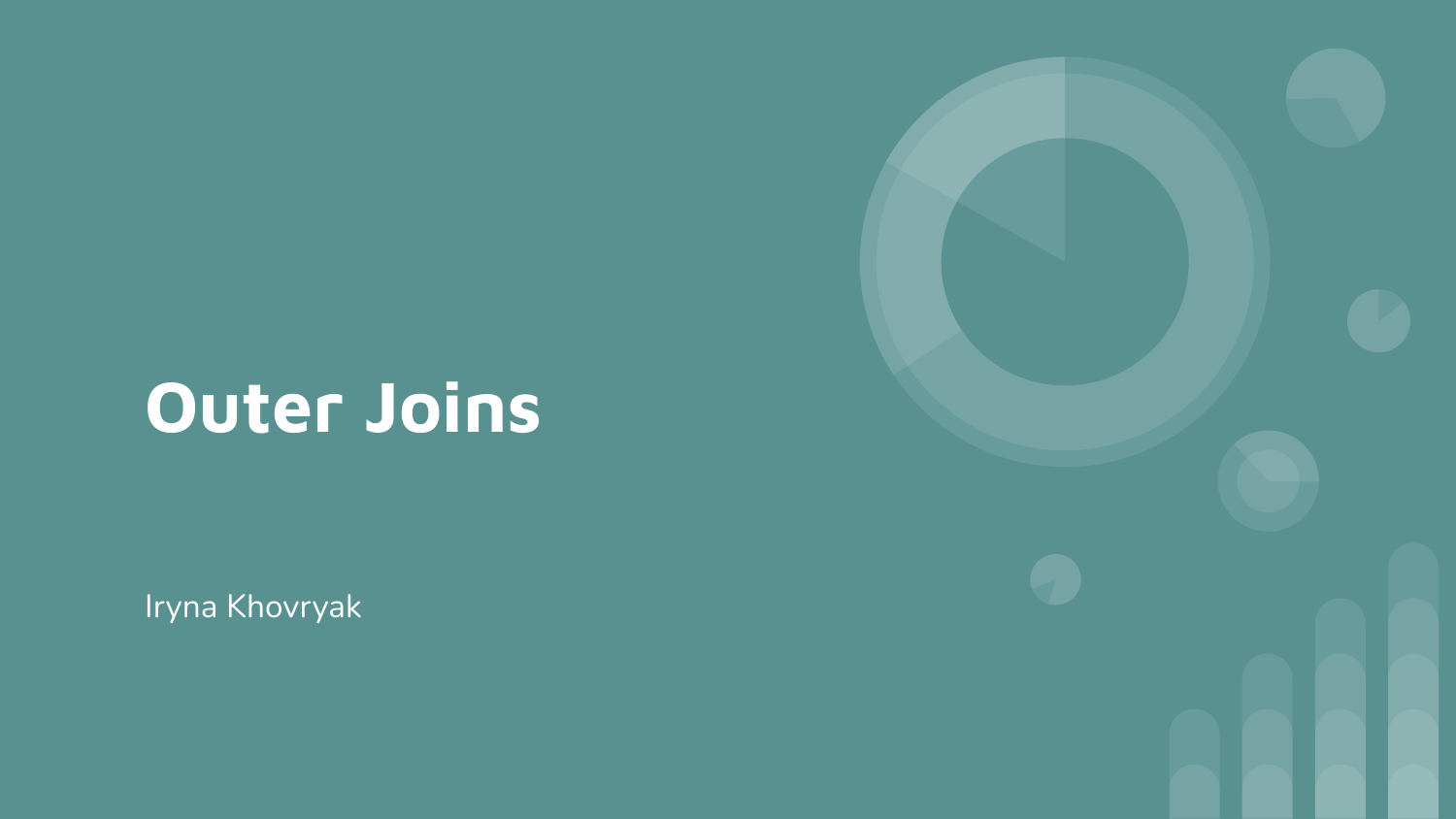## **Outer Joins**

- A type of join operation that avoids the loss of information

**inner join**

- Unlike inner join, preserves non-matched tuples
- Uses *null* values to fill in the missing data

| course_id        | title           | dept_name  | credits |
|------------------|-----------------|------------|---------|
| <b>BIO-301</b>   | Genetics        | Biology    | 4       |
| CS-190           | Game Design     | Comp. Sci. | 4       |
| CS-315           | <b>Robotics</b> | Comp. Sci. | 3       |
| course table [1] |                 |            |         |
|                  | ┿               |            |         |
| course_id        | prereq_id       |            |         |
| <b>BIO-301</b>   | <b>BIO-101</b>  |            |         |
| <b>CS-190</b>    | CS-101          |            |         |
| CS-347           | CS-101          |            |         |
|                  |                 |            |         |



| course_id      | title       | dept name  | credits | prereq_id      |
|----------------|-------------|------------|---------|----------------|
| <b>BIO-301</b> | Genetics    | Biology    | 4       | <b>BIO-101</b> |
| <b>CS-190</b>  | Game Design | Comp. Sci. | 4       | CS-101         |
| CS-315         | Robotics    | Comp. Sci. | 3       | null           |
| CS-347         | null        | null       | null    | CS-101         |

### *course* **natural full outer join** *prereq* [1] [1]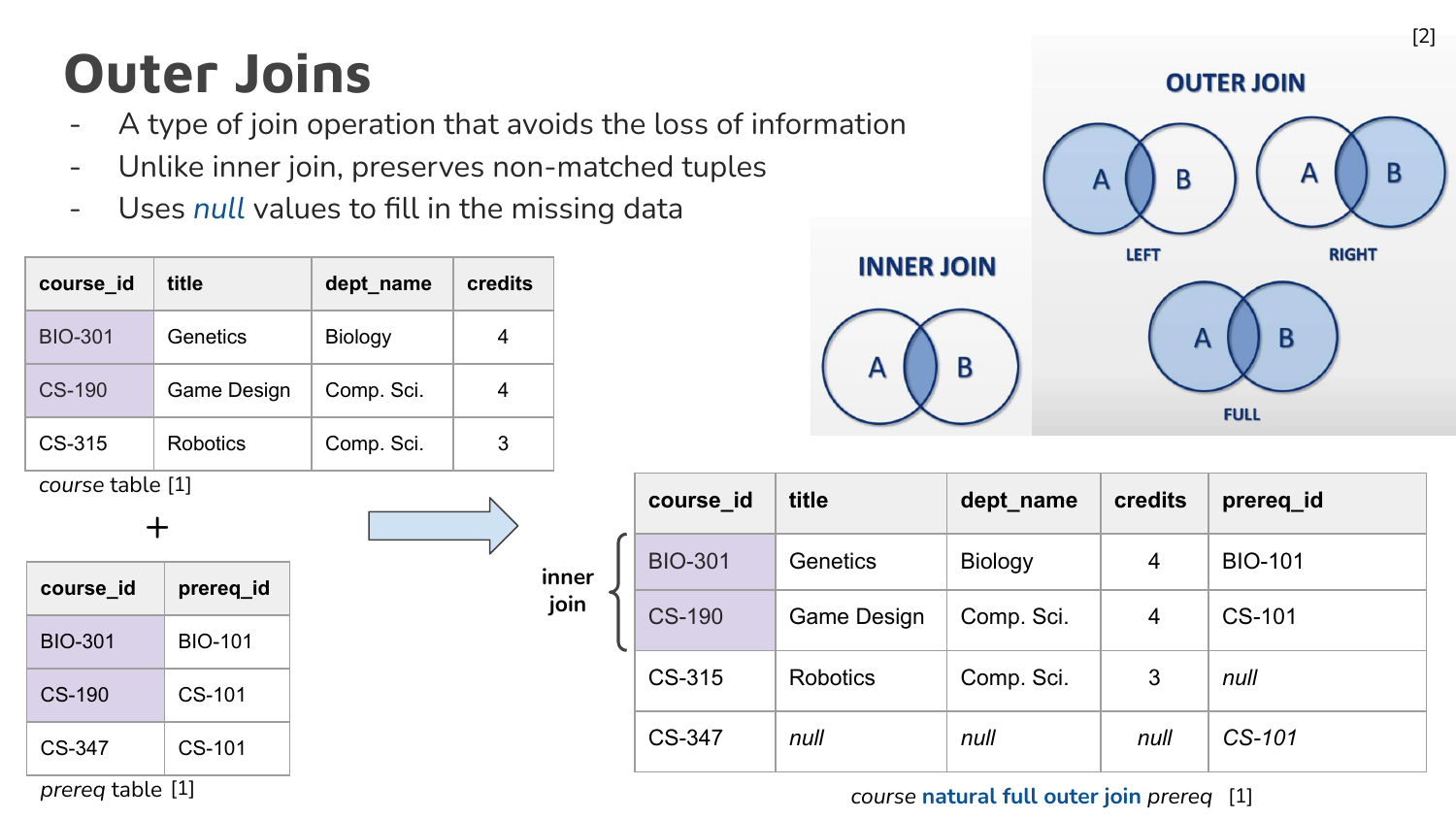## **Types of outer joins** [1]

- **left outer join:** preserves tuples only in the relation named before (to the left of) the left outer join operation.
- **right outer join** preserves tuples only in the relation named after (to the right of) the right outer join operation.
- full outer join preserves tuples in both relations.

### Example query:

-

-

**select** \* **from** course **natural left outer join** prereq;



**INNER JOIN** 

B

[2]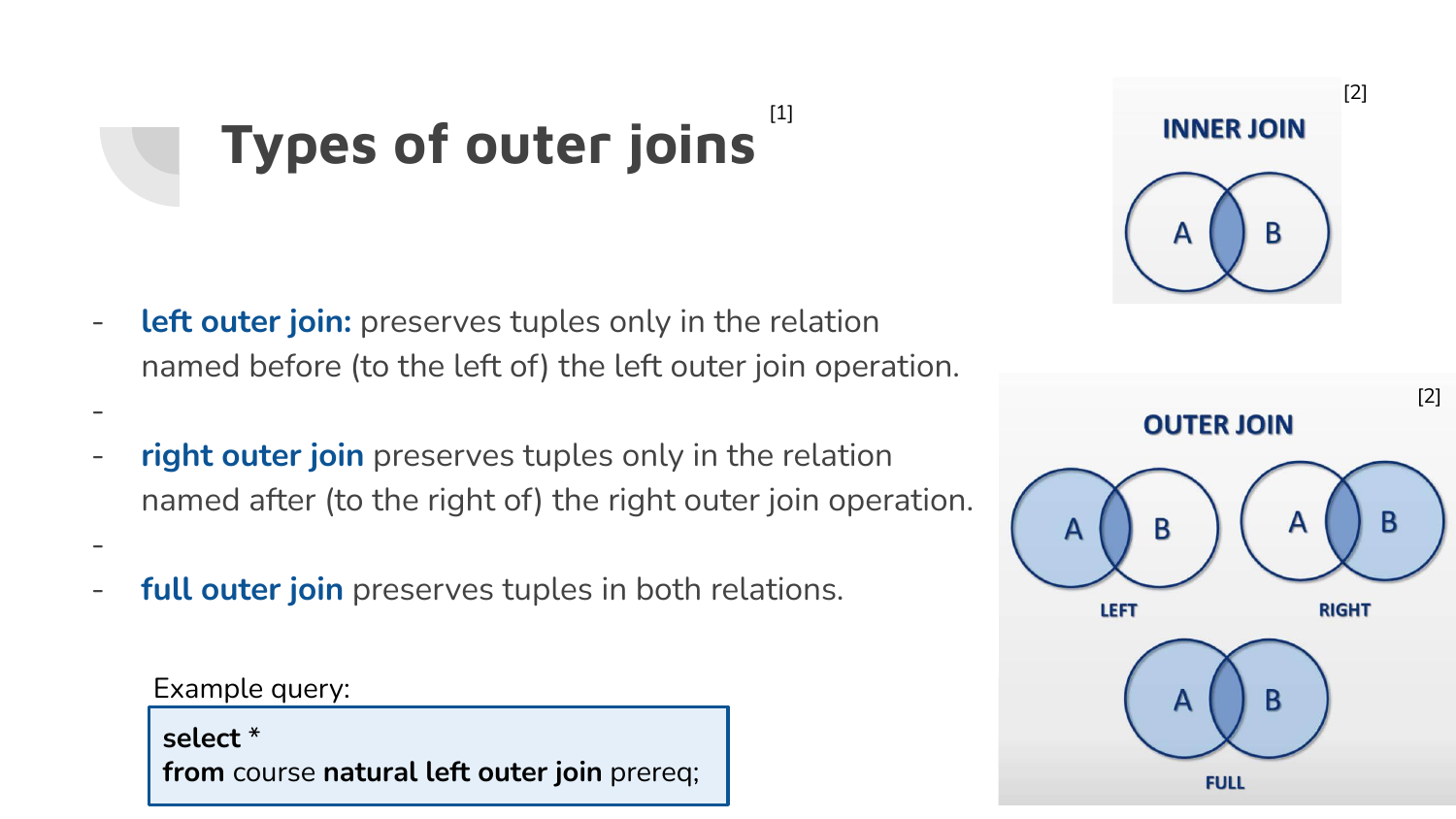### **Left outer join** [1]

preserves tuples only in the relation named before (to the left of) the left outer join operation

**course\_id title dept\_name credits** BIO-301 Genetics Biology | 4 CS-190 Game Design Comp. Sci. 4 CS-315 Robotics Comp. Sci. 3

*course* table [1]

 $+$ 

| course_id           | prereq_id      |
|---------------------|----------------|
| BIO-301             | <b>BIO-101</b> |
| CS-190              | CS-101         |
| CS-347              | CS-101         |
| <i>prereg</i> table | [1]            |

**select** \* **from** course **natural left outer join** prereq;

| course_id      | title           | dept_name      | credits | prereq id      |
|----------------|-----------------|----------------|---------|----------------|
| <b>BIO-301</b> | Genetics        | <b>Biology</b> | 4       | <b>BIO-101</b> |
| <b>CS-190</b>  | Game Design     | Comp. Sci.     | 4       | CS-101         |
| CS-315         | <b>Robotics</b> | Comp. Sci.     | 3       | null           |

<sup>[1]</sup> course natural left outer join prereq<sup>[1]</sup>

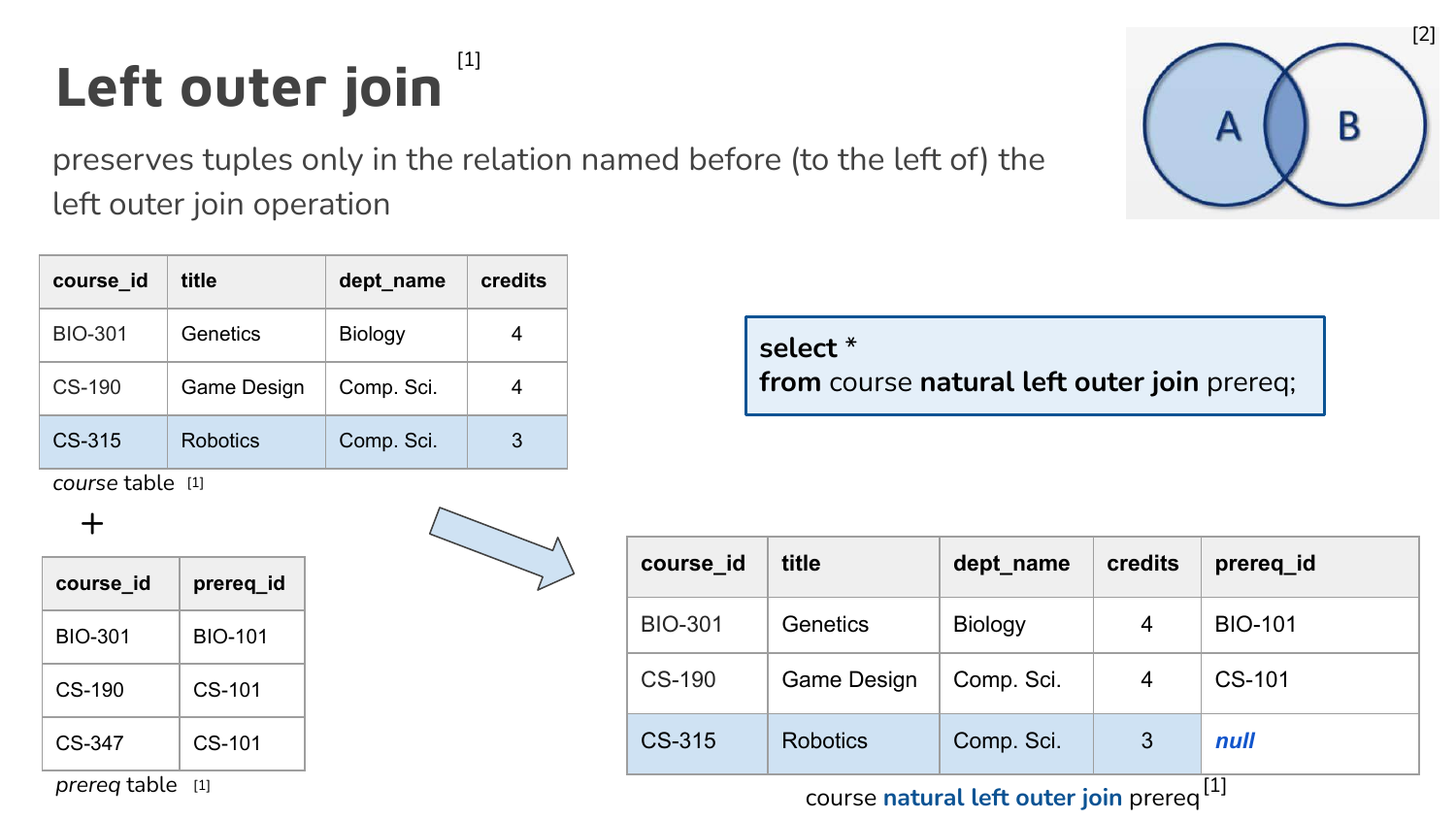## **Right outer join** [1]

preserves tuples only in the relation named after (to the right of) the right outer join operation

| course_id      | title       | dept_name  | credits |
|----------------|-------------|------------|---------|
| <b>BIO-301</b> | Genetics    | Biology    |         |
| CS-190         | Game Design | Comp. Sci. |         |
| CS-315         | Robotics    | Comp. Sci. | З       |

*course* table

 $+$ 

| course id | prereq_id      |
|-----------|----------------|
| BIO-301   | <b>BIO-101</b> |
| $CS-190$  | $CS-101$       |
| $CS-347$  | $CS-101$       |

*prereq* table

**select** \* **from** course **natural right outer join** prereq;

| course_id      | title       | dept_name  | credits | prereq_id      |
|----------------|-------------|------------|---------|----------------|
| <b>BIO-301</b> | Genetics    | Biology    | 4       | <b>BIO-101</b> |
| <b>CS-190</b>  | Game Design | Comp. Sci. | 4       | CS-101         |
| <b>CS-347</b>  | null        | null       | null    | CS-101         |

### course **natural right outer join** prereq

| B |  |
|---|--|
|   |  |

[2]

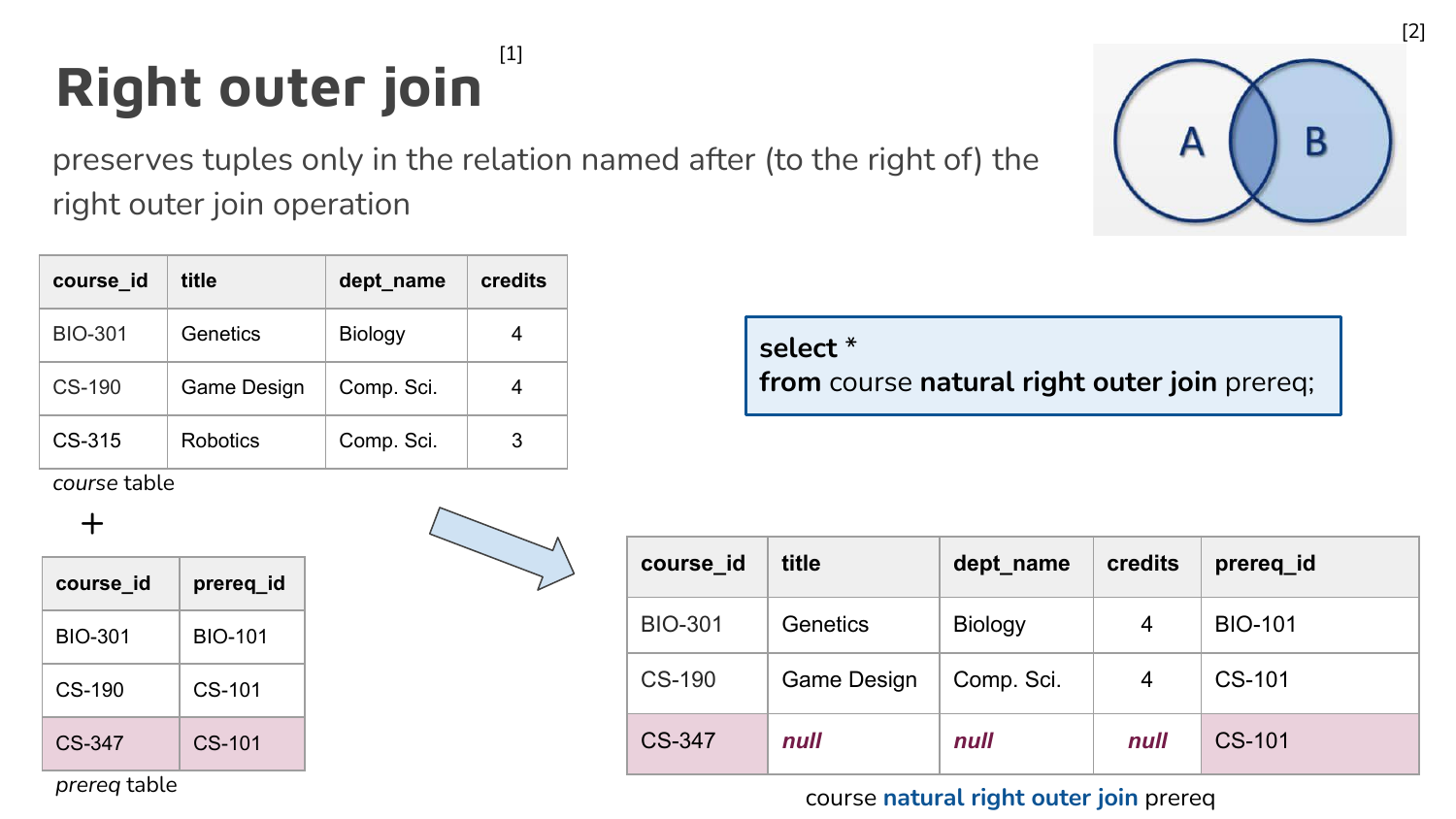## Full outer ioin<sup>[1]</sup>

 A union of a left outer join and the corresponding right outer join, preserves tuples in both relations. Unlike cartesian, includes non-matched tuples only once.



| course_id      | title       | dept_name  | credits |
|----------------|-------------|------------|---------|
| <b>BIO-301</b> | Genetics    | Biology    |         |
| CS-190         | Game Design | Comp. Sci. |         |
| CS-315         | Robotics    | Comp. Sci. | 3       |

*course* table

*prereq* table

### $+$

| course_id | prereq_id      |
|-----------|----------------|
| BIO-301   | <b>BIO-101</b> |
| $CS-190$  | $CS-101$       |
| $CS-347$  | $CS-101$       |



**select** \* **from** course **natural full outer join** prereq;

| course_id      | title           | dept name      | credits | prereq_id      |
|----------------|-----------------|----------------|---------|----------------|
| <b>BIO-301</b> | Genetics        | <b>Biology</b> | 4       | <b>BIO-101</b> |
| <b>CS-190</b>  | Game Design     | Comp. Sci.     | 4       | CS-101         |
| CS-315         | <b>Robotics</b> | Comp. Sci.     | 3       | null           |
| <b>CS-347</b>  | null            | null           | null    | $CS-101$       |

### course **natural full outer join** prereq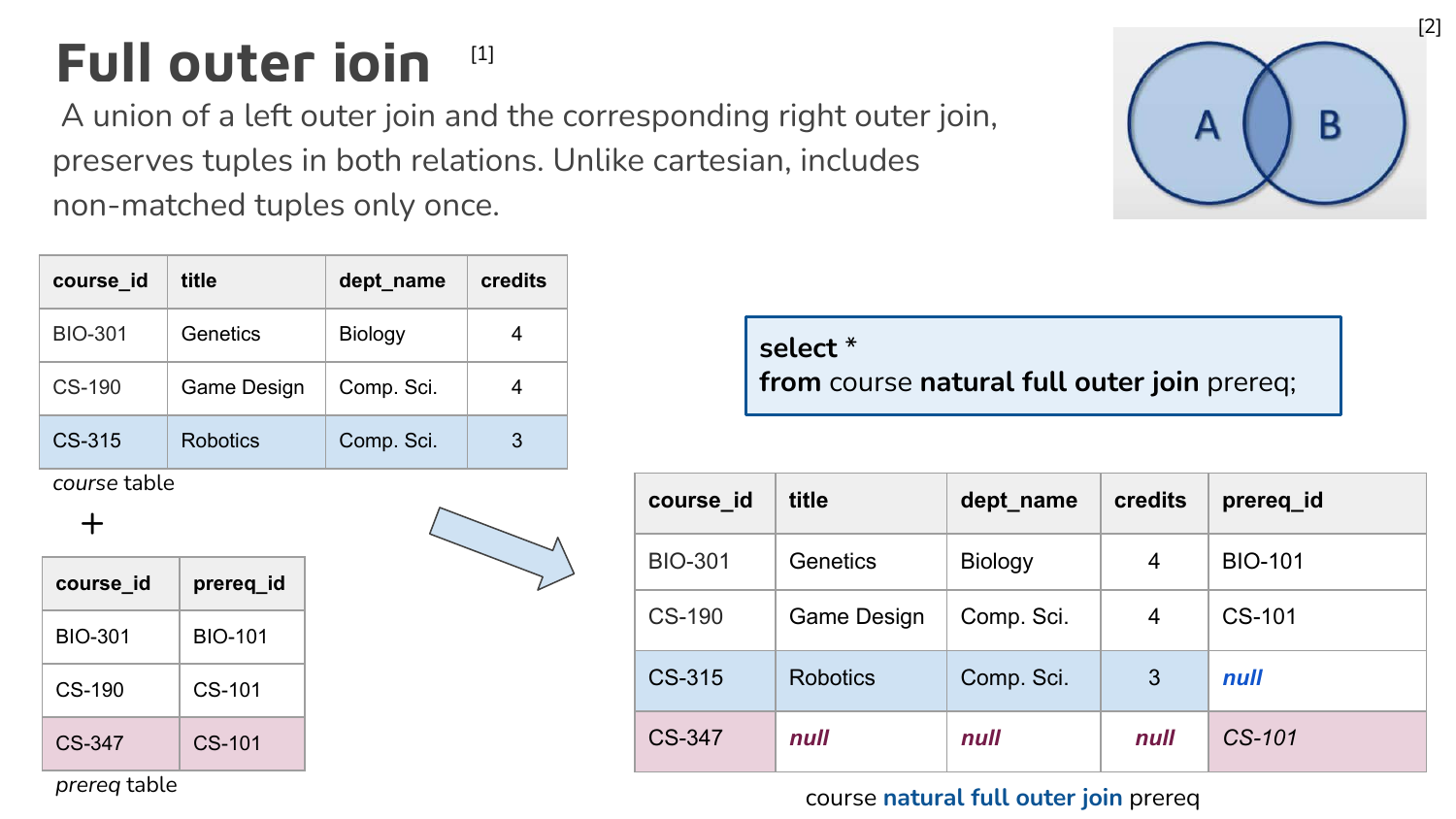### **Additional Info** [1]

- The right outer join is symmetric to the left outer join
- Any form of join can be combined with any join condition.
- ON vs WHERE is different for outer joins, unlike for inner ones, because outer join adds null-padded tuples only for those tuples that do not contribute to the result of the corresponding "inner" join.
	- **on**: records will be filtered before joining
	- where: records will be filtered after joining

#### **select** \*

**from** *student* **left outer join** *takes* **on**  student.ID = takes.ID;



|         | Join conditions                  |
|---------|----------------------------------|
| natural |                                  |
|         | on <predicate></predicate>       |
|         | <b>using</b> $(A_1, A_2, , A_n)$ |
|         |                                  |



#### **select \***

**from** *student* **left outer join** *takes* **on** true where student.ID = takes.ID: